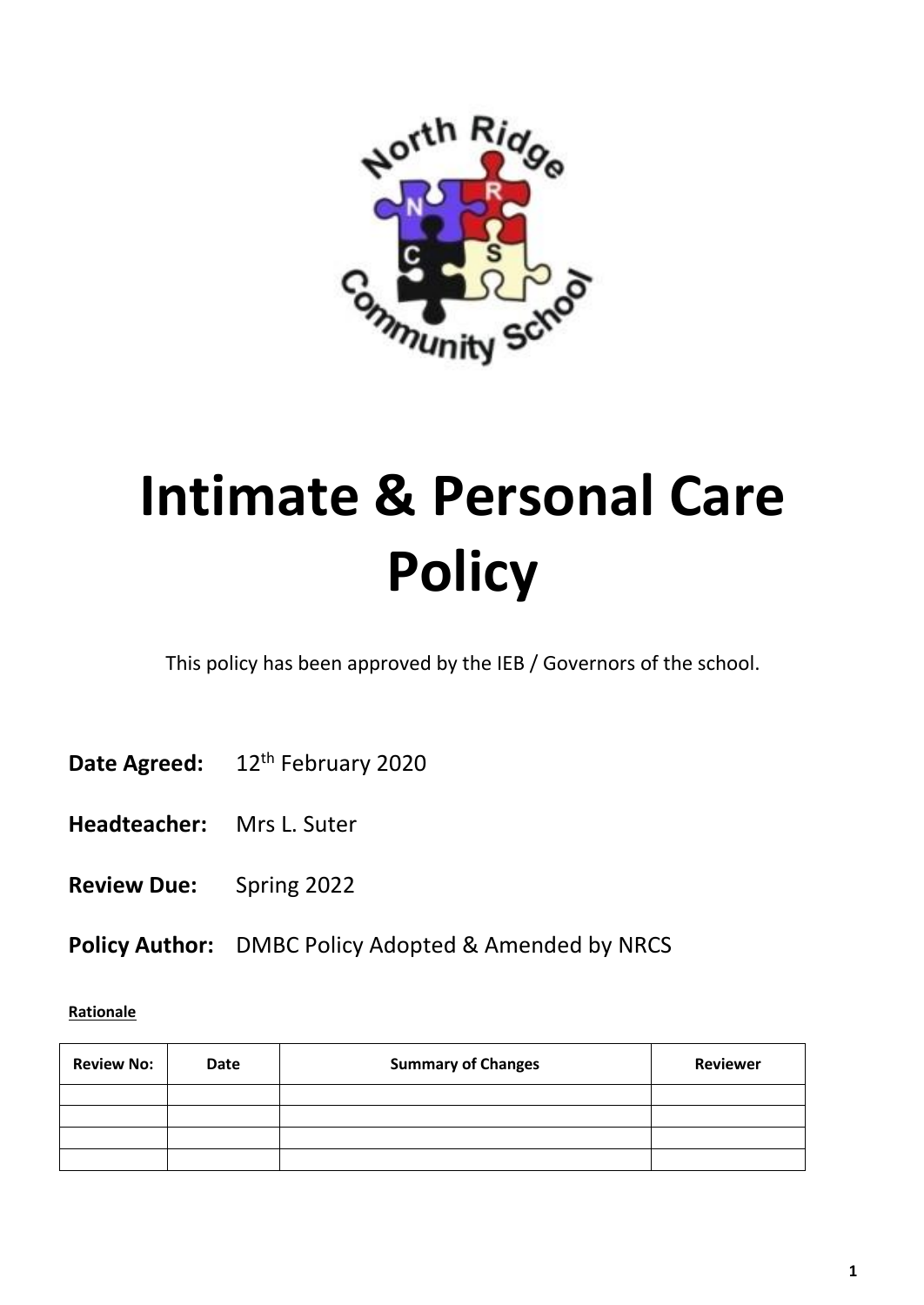# **Intimate & Personal Care Policy**

# **1. Introduction**

- 1.1 NRCS is committed to providing the highest quality care which meets the individual needs of children/young people and promotes their dignity, privacy and independence. No child or young person should be discriminated against or treated differently because of medical or continence needs.
- 1.2 This document applies to all staff who undertake intimate and personal care tasks with children and young people.
- 1.3 Responsible bodies including the Local Safeguarding Children's Board must work within national and locally agreed and published Safeguarding Protocols. These include procedures for the Referral of allegations, concern about the quality of care or practice or a complaint against those who work with Children. Schools and colleges must also have regard to statutory guidance *Keeping Children Safe in Education (2015)*, which provides further guidance as to how they should fulfil their duties in respect of safeguarding and promoting the welfare of children in their care. Further information including a Code of Conduct can be found at [http://www.doncastersafeguardingchildren.co.uk/education/education.asp.](http://www.doncastersafeguardingchildren.co.uk/education/education.asp)

# **2. Aims& Scope of Policy**

- To safeguard the rights of children and young people and staff who are involved in providing intimate and personal care;
- To ensure inclusion for all children and young people in an appropriate education setting and ensure that no child is discriminated against because of their specific needs;
- To maintain an effective and consistent approach for intimate and personal care between parents/carers and practitioners involved; and
- To ensure all staff involved in intimate and personal care have access to appropriate training and supervision.

# **3. Definitions**

- **Personal care** is defined as those tasks which involve touching, which is more socially acceptable, and is non-personal and intimate, and usually has the function of helping with personal hygiene and enhancing social functioning. This includes skin care, applying sun cream, external medication, feeding, administering oral medication, hair care, brushing teeth, applying deodorant, dressing and undressing, washing non-personal body parts, and prompting to go to the toilet.
- **Intimate care** is defined as those care tasks associated with bodily functions, body products, and personal hygiene which demand direct or indirect contact with or exposure to the genitals, including such tasks as for example dressing and undressing (underwear), helping with the use of the toilet, changing continence pads/nappies (faeces and/or urine), bathing/ showering, washing intimate and personal parts of the body, changing sanitary towels or tampons and administering some medications or first aid.

# **4. Guiding principles**

- 4.1 This policy is underpinned by the following guiding principles:
	- Assistance with intimate and personal care must be provided in a manner which is respectful of the child's/young person's rights to feel safe and secure, to remain healthy, and to be treated as an individual;
	- Children/young people have a right to information, in a format which is understandable, about how to ask a question or make a complaint about intimate and personal care;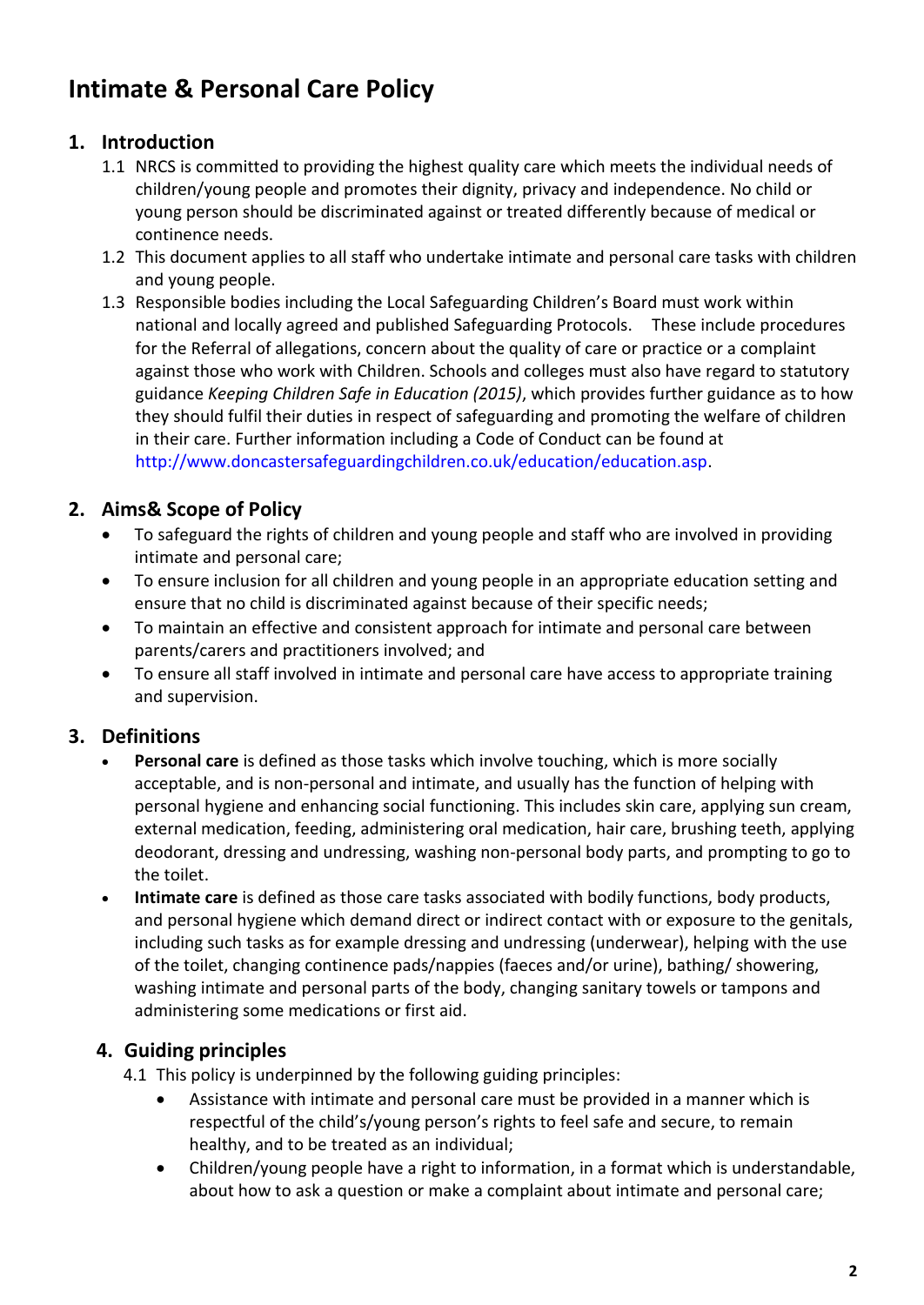- Children/ young people should be consulted as far as possible and encouraged to participate in planning and decision-making about their intimate and personal care. Particular attention must be given to those children and young people who have disabilities/conditions which mean they require additional support to do this;
- Decisions and plans about intimate and personal care are made in partnership with parents/carers;
- Intimate and personal care plans should include opportunities to promote independence skills;
- Where staff carry out medical or nursing procedures relating to intimate or personal care for a child/young person (e.g. catheter care, administration of oxygen, administration of rectal diazepam, a variety of gastrostomy feeds), these are only carried out on the individual concerned. Staff carrying out these procedures should be authorised and trained to do so and their training should be kept up to date as advised and agreed Records should be kept of all relevant procedures in line with the child/ young person's individual plan.
- Intimate care tasks will be planned and carried out as part of an individual care plan for children/young people.
- 4.2 The Manual Handling Operations Regulations 1992, amended in 2002, will also need to be adhered to for example there may be a need to provide specialist equipment (e.g. hoist, sling, changing bed etc.) for a larger child/young person, information, instruction, training and supervision as is required following any risk assessments undertaken.

# **5. Links with other policies/Guidance**

- 5.1 This policy will be considered in conjunction with other relevant legislation, policies, risk assessments and/or other guidance, related to the following aspects:
	- Supporting pupils with medical conditions
	- Moving and Handling
	- Health and Safety
	- Cleaning of Bodily Fluid Spillages
	- Disposal of offensive/hygiene waste
	- School Emergency Plan Template
	- SEND Code of Practice 2015
	- Children and Families Act 2014
	- Equality Act 2010
	- Childcare Act 2006
	- Complaints Procedure
	- Anti-bullying and tackling discrimination
	- Safeguarding/ child protection policy and procedures
	- Statement of procedures for dealing with allegations of abuse against staff
	- Whistleblowing Policy and Procedures for Schools

#### **6. Ensuring staff competency**

- Staff at NRCS will be given information during the recruitment process about the types of intimate, personal and medical care they may be required to carry out, and this should be included in any job description/role profile.
- All staff working with children and young people will have been through appropriate police and security checks (DBS).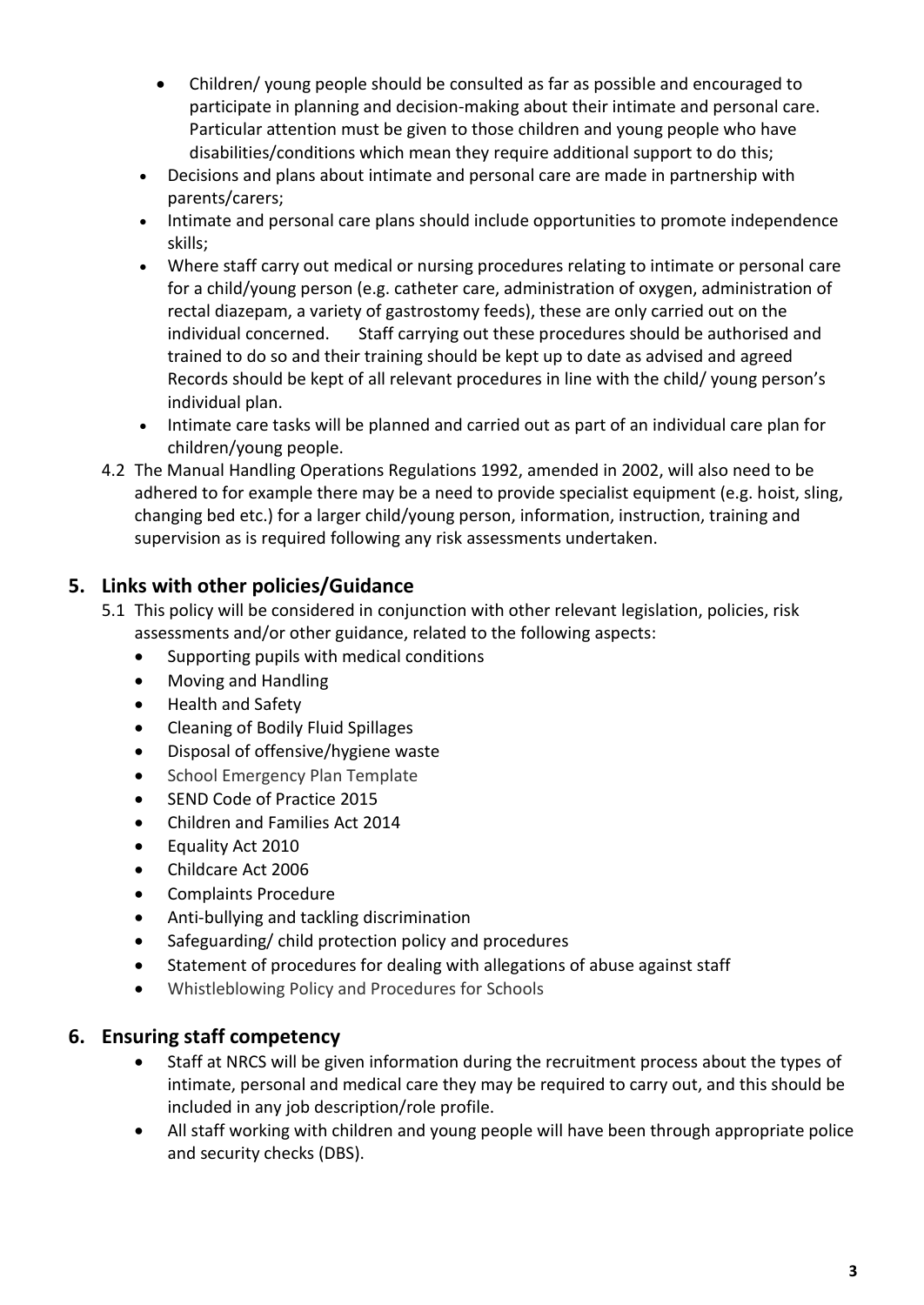- Staff will be given appropriate initial and on-going instruction/training in how to carry out intimate and personal care activities. This may include both generic training for example safeguarding, and specific instruction in how to assist particular children according to their individual care plan. For any specific procedure, e.g. moving and handling or the administration of rectal medication, individual training will be provided in order to ensure that staff have a full and competent knowledge of the procedure
- Staff will have access to a set of procedures which give detailed guidance on how to carry out specific activities related to intimate and personal care and any individual care plan which is in place for a child/young person.
- NRCS will make contingency provision for short and longer term emergencies such as a member of staff being absent due to illness.
- In the event of an allegation against a member of staff the procedures highlighted in the setting/ LA's Safeguarding Policy will be followed and appropriate action taken.

# **7. Safeguarding the dignity of children when providing intimate and personal care**

- The number of carers involved with giving intimate and personal care will be indicated in the child's individual care plan (see below), and will be based on individual need. Under normal circumstances, the child's need for privacy would indicate that one carer is sufficient. However, two or more carers may be required on occasion, for example where this is necessary to support children with behavioural needs, or where more than one carer is needed to assist with moving and handling.
- The child/young person's preferences about gender or maturity of their carer(s) should be respected wherever possible.

# **8. Developing, documenting, and communicating intimate and personal care plans**

- Children/young people will be included as far as possible in developing intimate and personal care plans
- Parents/carers will be expected as part of the plan to supply the setting with a sufficient supply of clean clothing, nappies/pads/pull ups, and any other medical equipment etc. relevant to their child/young person's needs as identified in the plan.
- Relevant members of the multi-disciplinary team may be consulted and involved as plans are developed; this may include nursing practitioners, therapists and Heatherwood Outreach workers.
- All individual care plans will detail not only how to carry out the intimate or personal care activities, but should include reference to the cleaning bodily fluids guidance and detail the precautions to be applied to the particular tasks in terms of infection control and protection of staff from contamination. They should also detail how to dispose of any bodily fluids and contaminated items and the safe storage of contaminated clothing.
- Where an intimate and/or personal care plan exists, this information will be shared with all relevant services on request in line with current Data Protection guidelines.
- Individual Care Plans will be regularly reviewed and amended in the light of changes in the child/young person's needs.
- Planning for outings and education visits will take into account how the child/young person's intimate and personal care needs will be met when away from the setting and included in the curriculum/ wider activities.

# **9. Monitoring and reviewing**

9.1 Intimate and personal care plans will be reviewed as a minimum annually or when there are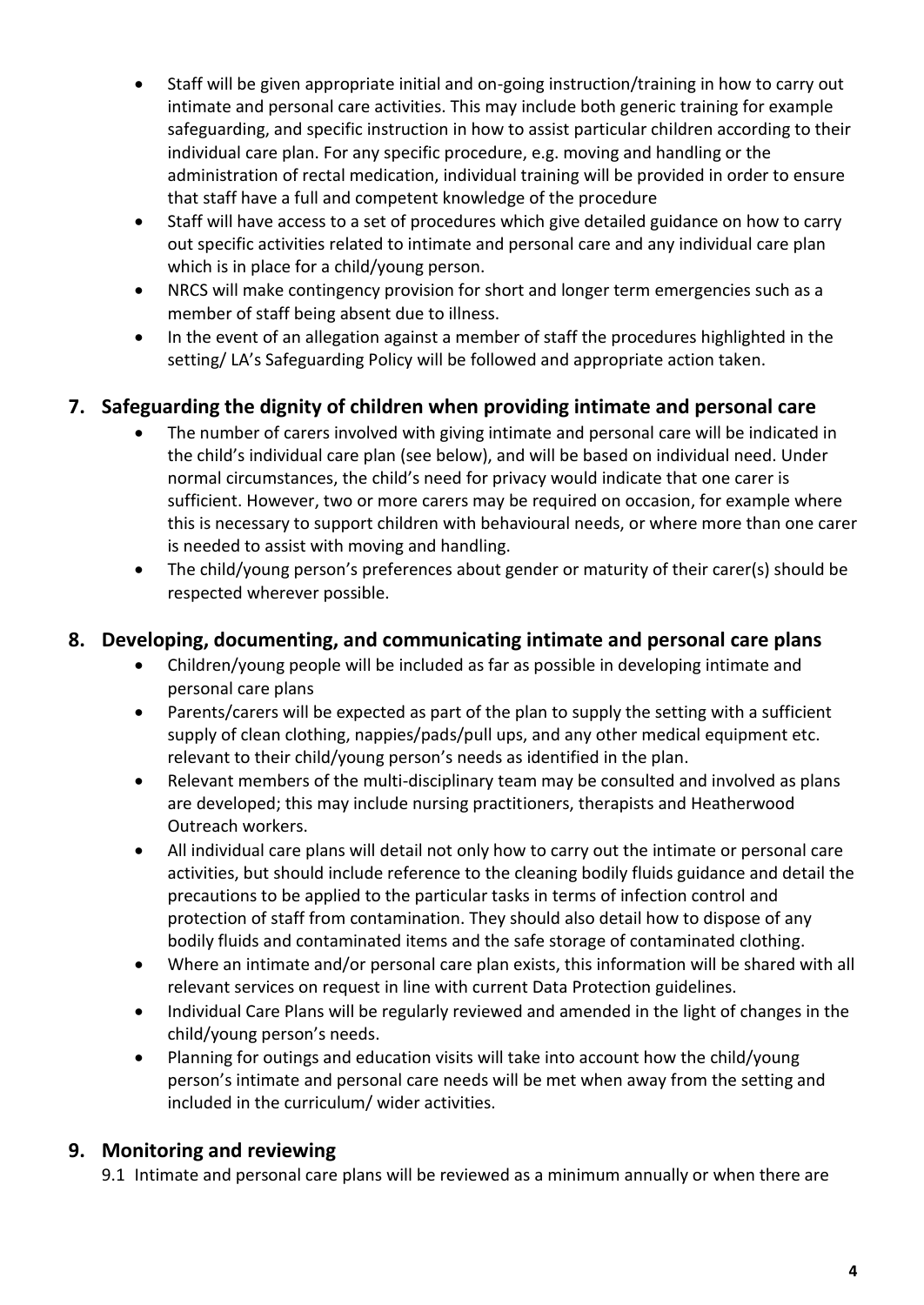any significant changes in a child or young person's needs. However, if this information is part of a Moving & Handling Care Plan- the Moving & Handling part of the Care Plan needs to be reviewed every 6 months or when there are any significant changes in a child or young person's needs.

# **10. Checklist for intimate and personal care procedures**

- Opportunities to develop and use social skills will be integrated within intimate and personal care routines.
- Children/young people will be enabled to communicate their needs and preferences during intimate and personal care activities.
- When referring to care routines or body parts care will be taken to use appropriate and agreed language.
- Intimate and personal care procedures will only be carried out in line with the guidance/information and training given for the procedures to be carried out.
- Where staff are uncertain how to carry out an activity, they will seek guidance from their manager.
- Staff will familiarise themselves with the child/ young person's individual intimate and personal care plan before assistance is given.
- Care will be taken to communicate with the child/young person throughout the activity.
- Children/young people will be encouraged to do as much as they can for themselves. For example, when supporting toileting needs best practice is:
	- Staff hands will be washed thoroughly before and after the change and the child/ young person should be encouraged and supported to wash their own hands wherever possible
	- Assist with cleaning if necessary: the child should only return to learning if they are clean and comfortable
	- Wear disposable gloves and aprons to reduce the risk of infection
	- All soiled waste and protective equipment used will be bagged as offensive/hygiene waste and disposed of appropriately
	- The changing area will be wiped with antibacterial cleaner between changes
	- Bag up soiled clothes to be sent home with the child and alert the parents/ carers through established home/ setting communication channels
	- Explain to parents/ carers that spare clothes provided by the setting need to be cleaned and returned as soon as possible
- The utmost care will be taken to ensure dignity, privacy and respect. This includes ensuring that doors are closed, or screens are used if 2 children/young people are sharing the use of a bathroom/medical area. Carers should also keep the body and genital area covered as much as possible.
- The Personal Care Plan will be referred to for information about transfer methods to be used during care routines, for those children/young people who require assistance with moving and handling.
- For children and young people who present with challenging behaviour who require intimate and/or personal care, this should be included within their behaviour plan and individual risk assessment.
- Accurate records will also be kept when a child requires assistance with intimate care; these can be brief but should, as a minimum, include full date, times and any comments such as changes in the child's behaviour. It should be clear who was present in every case.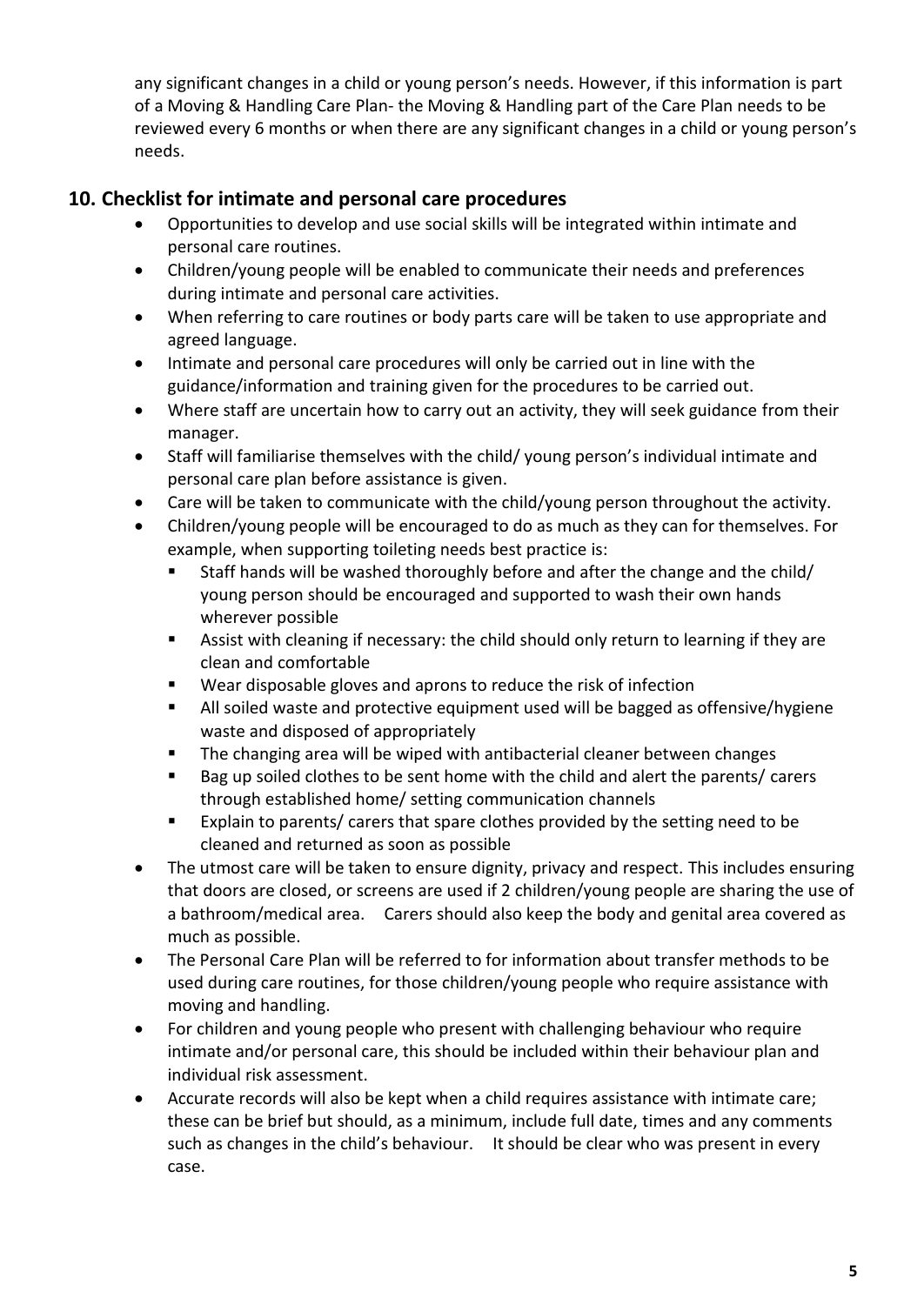- Staff who provide intimate care will speak to the pupil personally by name, explain what they are doing and communicate with all children in a way that reflects their ages.
- The religious views, beliefs and cultural values of children and their families will be taken into account, particularly as they might affect certain practices or determine the gender of the carer.

# **11. Massage/Tacpac**

- Massage is used with pupils who have complex needs and/or medical needs in order to develop sensory awareness, tolerance to touch and as a means of relaxation.
- Massage will be undertaken by school staff in accordance with safeguarding guidelines.
- Any adult undertaking massage for pupils will be suitably qualified and/or demonstrate an appropriate level of competence.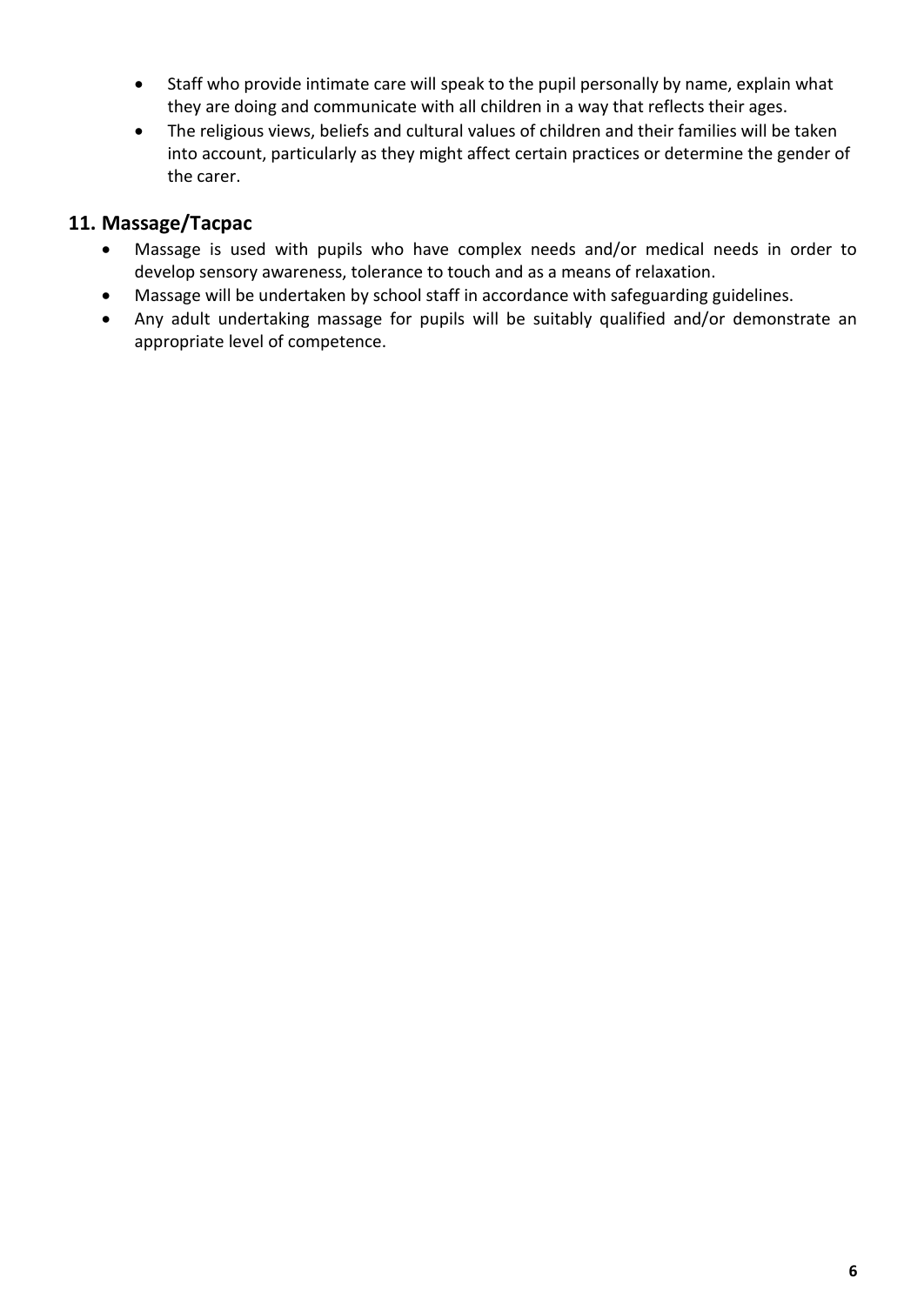#### **Is it Any Wonder?**

If you leave the door open when you're changing me Or bring Sonia in and 'do her at the same time'…. If you talk to your friend Hilary And do me at the same time……

If you look through me like I'm not there And chat to your mate about last night's telly and expose my private hair And leave me uncovered from me toe to me belly And you cough and splutter and 'phwor' that's smelly…

Is it any wonder that I believe myself to have no worth? Is this what you believe and aren't grown-ups always right and can be trusted?

Is it any wonder that I don't understand words like 'dignity' and 'privacy' When I've not been shown or given any?

Is it any wonder…. That I don't scream or cry, or moan or complain When the new worker does things to me and I don't know their name And when he says, "It will be OK and if it's not then you'll be blamed! You know he's right – 'cos grown ups are always right and can be trusted'

Is it any wonder…… I won't eat my food? When someone says -'she won't even touch her apple crumble'... And I bang my head against the wall instead – So hard, the plaster crumbles.

John Drury 1995